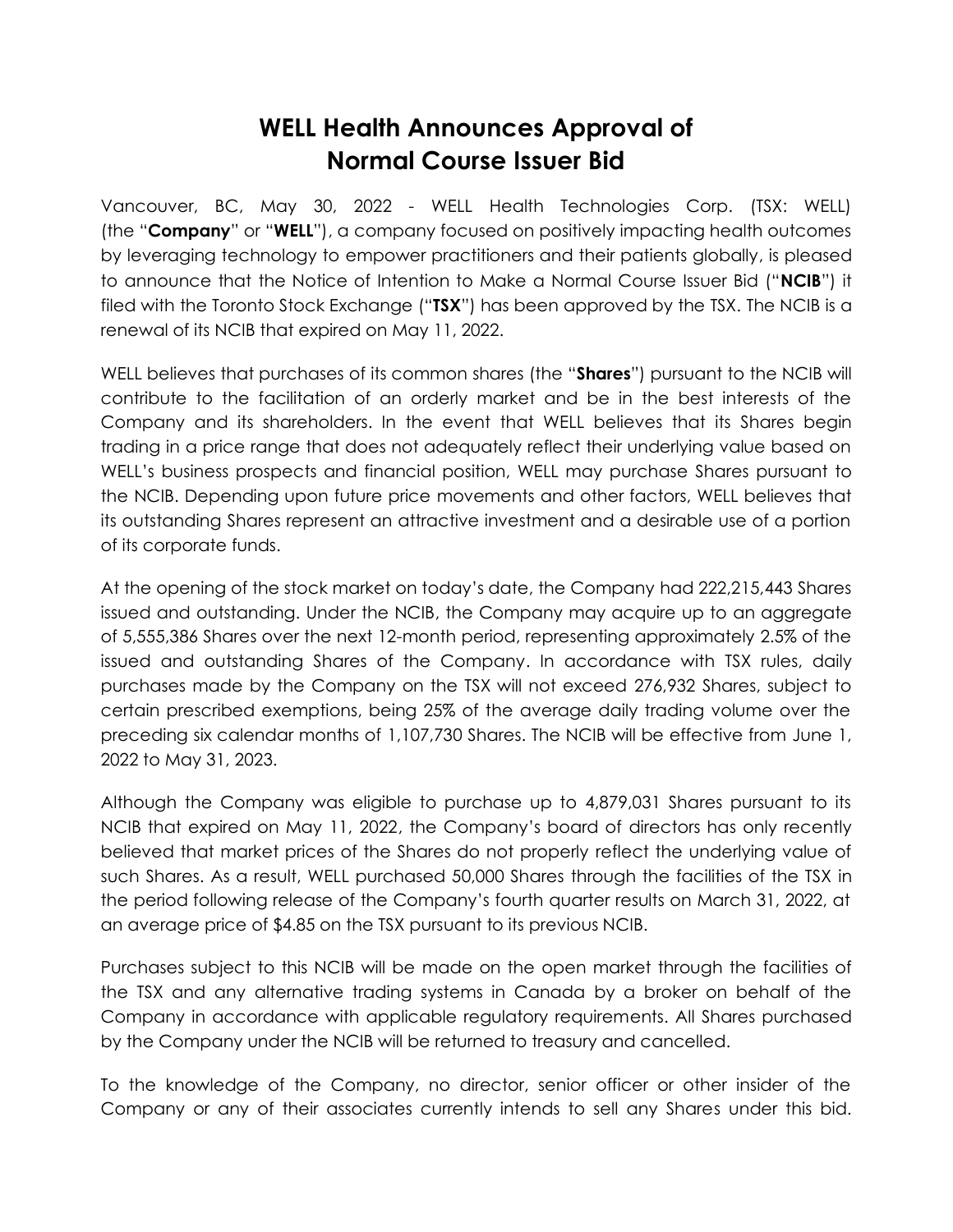However, sales by such persons through the facilities of the TSX or any other available market or alternative trading system in Canada may occur if the personal circumstances of any such person change or if any such person makes a decision unrelated to these normal course purchases. The benefits to any such person whose Shares are purchased would be the same as the benefits available to all other holders whose Shares are purchased.

## **WELL HEALTH TECHNOLOGIES CORP.**

Per: "Hamed Shahbazi" Hamed Shahbazi Chief Executive Officer, Chairman and Director

## **About WELL Health Technologies Corp.**

WELL is a practitioner focused digital healthcare company whose overarching objective is to positively impact health outcomes to empower and support healthcare practitioners and their patients. WELL has built an innovative practitioner enablement platform that includes comprehensive end to end practice management tools inclusive of virtual care and digital patient engagement capabilities as well as Electronic Medical Records (EMR), Revenue Cycle Management (RCM) and data protection services. WELL uses this platform to power healthcare practitioners both inside and outside of WELL's own omni-channel patient services offerings. As such, WELL owns and operates Canada's largest network of outpatient medical clinics serving primary and specialized healthcare services and is the provider of a leading multi-national, multi-disciplinary telehealth offering. WELL is publicly traded on the Toronto Stock Exchange under the symbol "**WELL**" and is part of the TSX Composite Index. The Company also trades on the OTCQX Markets under the symbol "**WHTCF**". To learn more about the Company, please visit: www.well.company.

## **Notice Regarding Forward-Looking Information**

This news release contains "Forward-Looking Information" within the meaning of applicable Canadian securities laws, including, without limitation, the expectation that the Company will conduct an NCIB and purchase the maximum number of Shares permissible thereunder as described in this news release. Forward-Looking Information is based upon a number of estimates and assumptions that, while considered reasonable by management, are inherently subject to significant business, economic and competitive uncertainties, and contingencies. Forward-Looking Information generally can be identified by the use of forward-looking words such as "may", "should", "will", "could", "intend", "estimate", "plan", "anticipate", "expect", "believe" or "continue", or the negative thereof or similar variations. Forward-Looking Information involves known and unknown risks, uncertainties and other factors that may cause future results, performance or achievements to be materially different from the estimated future results, performance or